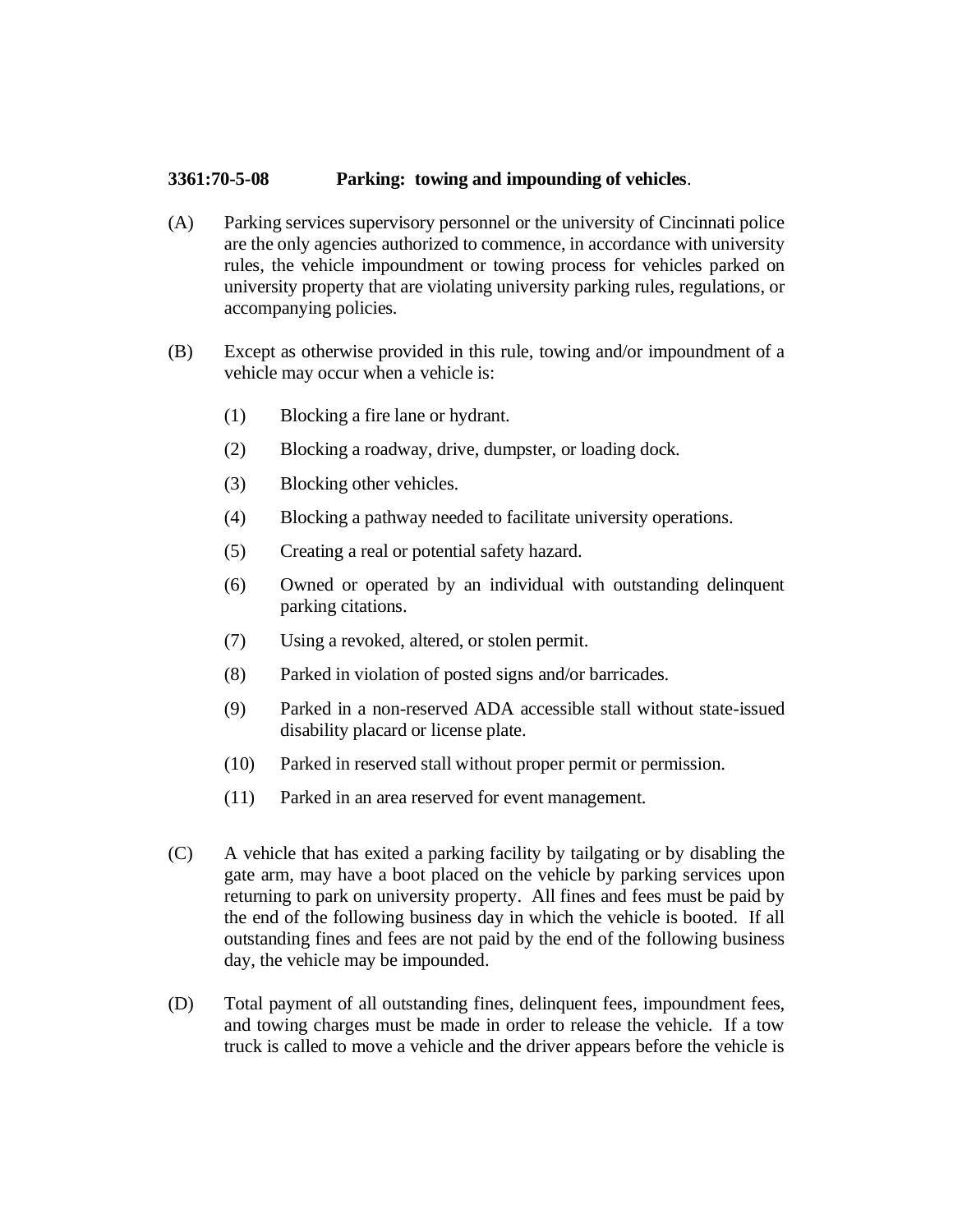towed and pays all outstanding obligations, the vehicle will not be towed, but the individual is responsible for the tow charge.

- (E) Any vehicle remaining on university property for more than seventy-two hours without a valid university parking permit will be considered abandoned. Abandoned vehicles may be towed and/or impounded at the owner's expense. Unclaimed, abandoned vehicles may be sold at public auction, or otherwise disposed, pursuant to Ohio law.
- (F) If reasonable, vehicles with a state-issued disability placard or license plate that are improperly parked will be ticketed and the owner/operator will be required to resolve the ticket with parking services. After three unresolved tickets, parking services will place a boot on the vehicle and the owner/operator must resolve the unpaid tickets prior to removal of the boot.

In the event that a vehicle with a state-issued disability placard or license plate is towed, the vehicle will be moved to the closest available location and public safety will be notified. Efforts will be made to contact the owner/operator prior to towing the vehicle. If the owner/operator cannot be located, a note will be left where the vehicle was originally parked so the owner/operator will be aware of the situation and has a contact number for expeditious resolution.

- (G) All rules regarding impoundment and/or towing are subject to the approval or disapproval of the board of trustees and may not be implemented via policy statements pursuant to university rule 3361:70-5-01 of the Administrative Code. Changes to this rule shall be announced in advance of the effective date.
- (H) Individuals may appeal an impoundment or towing citation pursuant to university rule 3361:70-5-10.
- (I) The university assumes no responsibility for damages to impounded vehicles, or their contents. Individuals are not permitted to tamper with boots and will be responsible for any damages they cause to a boot placed on a vehicle.

Effective: September 17, 2021